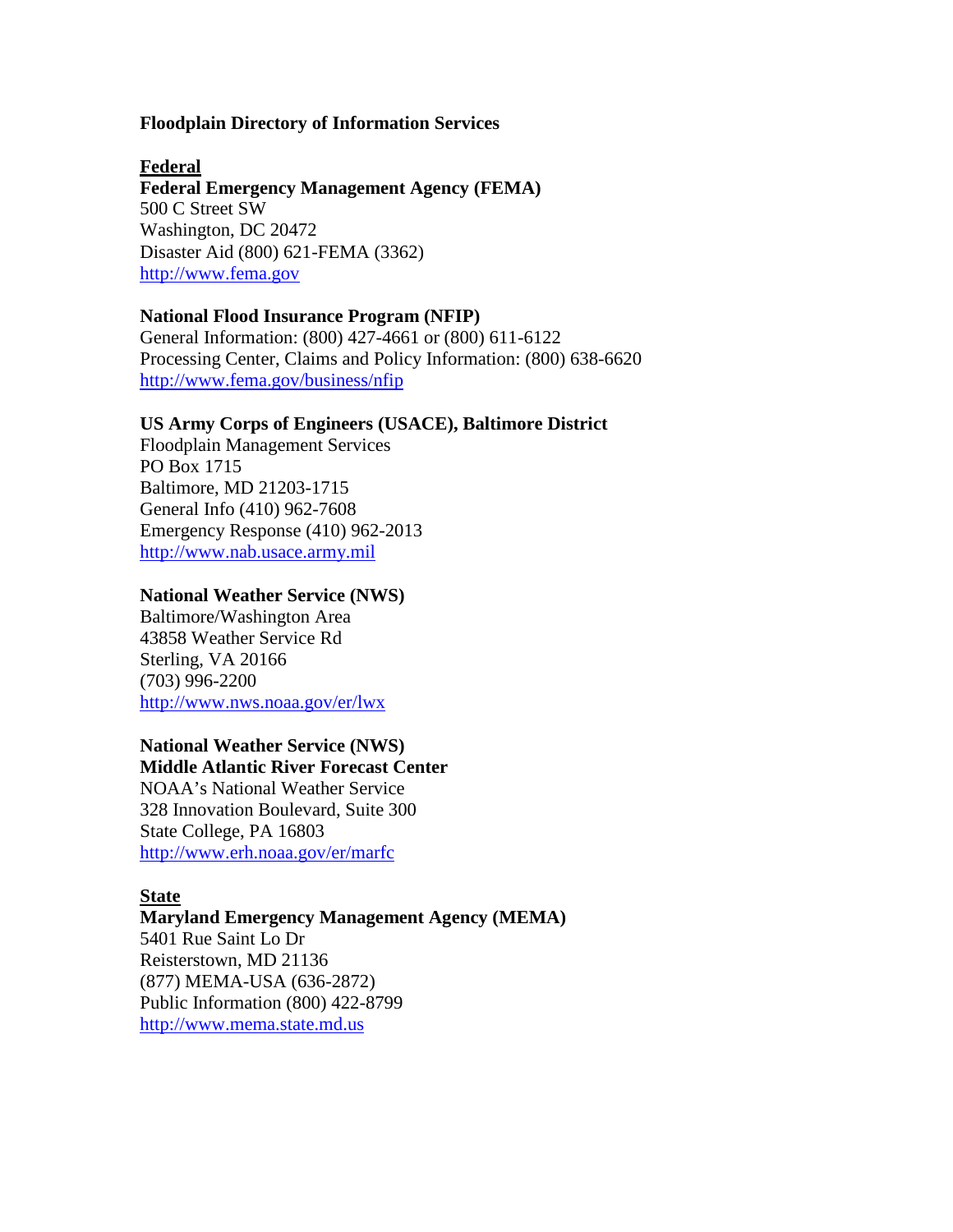## **Maryland Department of the Environment (MDE)**

Water Management Administration/Flood Mitigation Division NFIP State Coordinating Office 1800 Washington Blvd Baltimore, MD 21230 (410) 537-3000 (800) 633-6101 [http://www.mde.state.md.us](http://www.mde.state.md.us/) [http://www.mde.state.md.us/programs/Water/FloodHazardMitigation/Pages/Programs/W](http://www.mde.state.md.us/programs/Water/FloodHazardMitigation/Pages/Programs/WaterPrograms/Flood_Hazard_Mitigation/index.aspx) [aterPrograms/Flood\\_Hazard\\_Mitigation/index.aspx](http://www.mde.state.md.us/programs/Water/FloodHazardMitigation/Pages/Programs/WaterPrograms/Flood_Hazard_Mitigation/index.aspx)

## **Maryland Department of Natural Resources (DNR)**

Tawes State Office Building 580 Taylor Ave Annapolis, MD 21401 General Information: (877) 620-8DNR (8367) or (410) 260-8367 [www.dnr.state.md.us](http://www.dnr.state.md.us/)

## **Local**

## **Prince George's County**

Department of Environmental Resources (DER) 9400 Peppercorn Pl, Ste 500 Largo, MD 20774 (301) 883-5810 <http://www.co.pg.md.us/Government/AgencyIndex/DER/index.asp>

## **Prince George's County**

Office of Emergency Management 9200 Basil Ct, Ste 308 Largo, MD 20774 (301) 883-3300 [http://www.co.pg.md.us/Government/AgencyIndex/OHS/OEM/index.asp?nivel=](http://www.co.pg.md.us/Government/AgencyIndex/OHS/OEM/index.asp?nivel=%20foldmenu(3))  [foldmenu\(3\)](http://www.co.pg.md.us/Government/AgencyIndex/OHS/OEM/index.asp?nivel=%20foldmenu(3))

## **Metropolitan Washington Council of Governments**

Department of Environmental Programs 777 North Capitol Street NE, Ste 300 Washington, DC 20002 (202) 962-3200 <http://www.mwcog.org/environment>

## **The Sierra Club (Washington, DC Chapter)**

4000 Albermarle St., NW Suite 310 Washington, DC 20016 (202) 363-4366